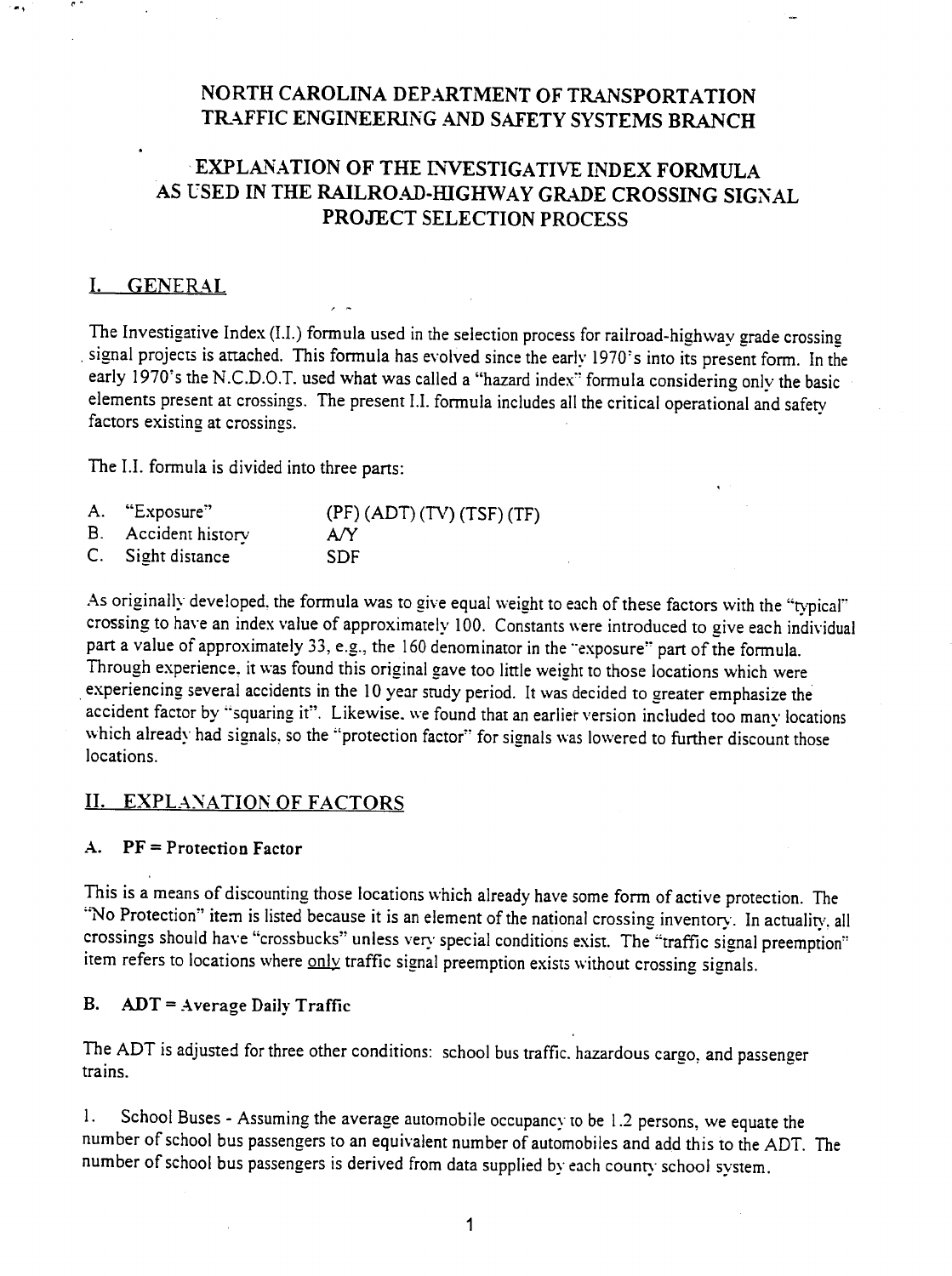2. Hazardous Cargo and Passenger Trains - The ADT factor is increased by 20% when either hazardous cargo or passenger trains are known to be present. Hazardous cargo is considered present if it is obvious during the field inspection phase of our investigation, such as when a crossing is located near a gasoline tank farm.

,. ".. ' \"

**~** 

### C. T\' = Train Volume

This is based on the number of train moves per day, both through and switching. This intormation is furnished by the railroads.

### D. TSF = Train Speed Factor

Considers the maximum train speed through the crossing as reported by the railroad.

### E. TF = Train Factor

The Train Factor (TF) is used to establish relative danger between combinations of through and switching tracks. For instance, the factor is 3.0 for a four track crossing where all the tracks are mainline or "thru" tracks. The factor is only 2.0 if all but one of the four tracks are sidings.

### F.  $A/\overline{Y}$  = Accidents per Year

We include those accidents which could have been prevented by traffic engineering methods. We would not."'for instance, include an accident caused by a driver parking too close to a track and leaving his vehicle. Ten years of accident data is used. If active warning devices have been added at a crossing within the last ten years, only the time since the improvement is considered.

#### G. SDF = Sight Distance Factor

This is a determination made by our field personnel.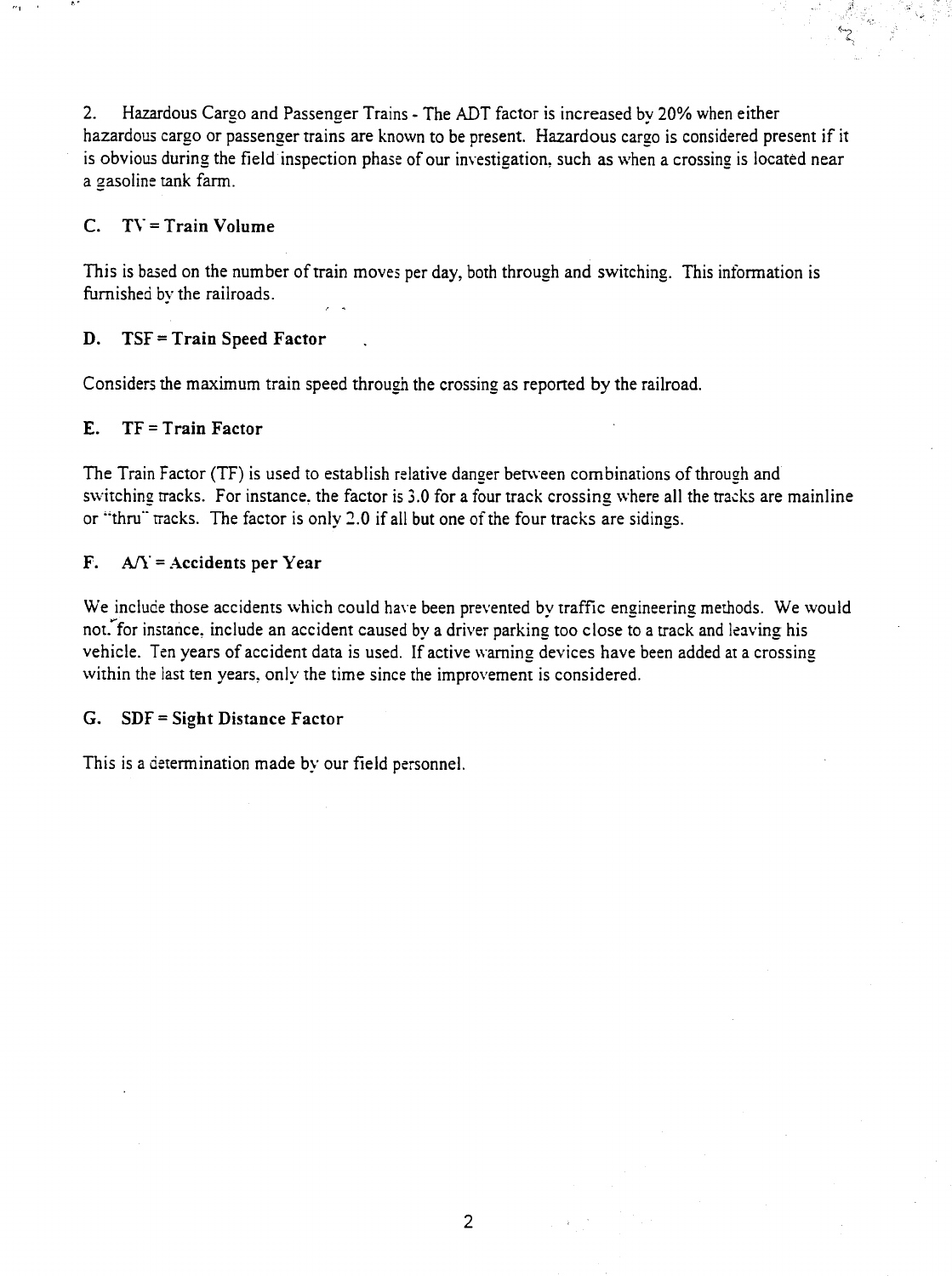## Investigative Index Formula For Railroad-Highway Grade Crossings

$$
II = \frac{(PF)(ADT)(TV)(TSF)(TF)}{160} + (70 \frac{A}{Y})^2 + SDF
$$

Where:  $PF =$  Protection Factor

| No Protection             | $=$ | 1.0 |
|---------------------------|-----|-----|
| Crossbucks                | $=$ | 1 O |
| Traffic Signal Preemption | $=$ | 0.5 |
| Flashers                  | $=$ | 0.2 |
| Flashers and Gates        | $=$ | 0.1 |

 $TSF = Train Speed Factor = Train Speed + 0.8$ 

ADT = Average Daily Traffic

Add number of passengers to ADT when school buses use 1.2 crossing. Multiply by 1.2 when hazardous materials exist. Multiply by 1.2 when passenger trains exist.

50

 $TV =$  Train Volume

 $\frac{1}{2}$ 

 $\mathcal{A}$  in the  $\mathcal{A}$ 

|  |  | Track Fac |  |  |  |
|--|--|-----------|--|--|--|
|  |  |           |  |  |  |
|  |  |           |  |  |  |

| $TF =$ | Track Factor | $=$ | No.    | No. Thru Tracks |      |      |      |     |
|--------|--------------|-----|--------|-----------------|------|------|------|-----|
|        |              |     | Tracks |                 |      |      |      |     |
|        |              |     |        | 1.0             | 1.0  |      |      |     |
|        |              |     |        | 1.5             | 1.75 | 2.0  |      |     |
|        |              |     |        | I.6             | 1.85 | 2.25 | 2.5  |     |
|        |              |     |        | 1.75            | 2.0  | 2.5  | 2.75 | 3.0 |

 $\frac{A}{V}$ 

Accidents per Year

 $SDF =$  Sight Distance Factor x 16

Sight Distance Factors

- 0 = Sight distance not a factor toward need for signalization
- $1 =$  above average sight distance
- $2 =$  average sight distance
- $3 =$  below average sight distance
- $4 =$  poor sight distance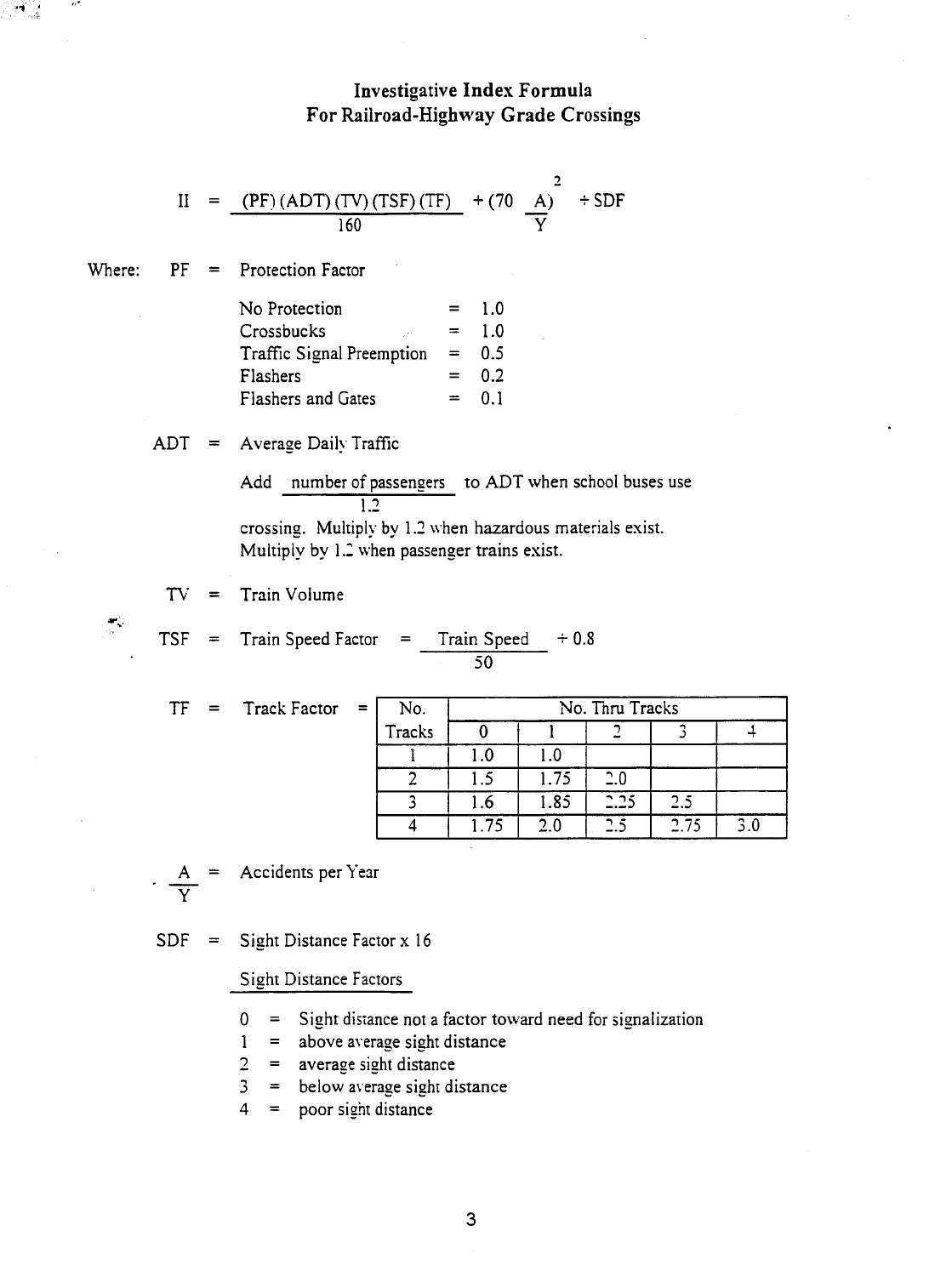# III. RAILROAD-HIGHWAY GRADE CROSSING SIGNAL PROJECT SELECTION PROCESS

This describes the procedures the N.C.D.O.T. uses to determine which railway-highway grade crossings to signalize.

There are approximately 5,000 public at-grade railroad crossings in North Carolina. Of these, about 60 percent are presently unsignalized. Railroad signalization projects are administered primarily under the Federal-aid Safety Program and cost on the average \$75,000 - \$100,000 per installation.

Since Federal funds are involved, the Federal Highway Administration (F .H. \V.A.) requires a systematic approach in the selection of locations to be improved with the most needy crossings being improved first. The I.I. was developed by the Department of Transportation and approved by the F.H.W.A. for this reason. The higher the index, the higher the priority for improvement.

We update the information on each crossing annually and select approximately 300 crossings with the highest Investigative Indexes for possible candidates for improvement. A field investigation is made by our area traffic engineers for each possible candidate; and, based on their recommendations, we then select as many crossings as we can, in priority order, to match the amount of money available for the program. The amount of funds available for this program is limited.

After the selected crossings have been added to our Safety Program, we submit the new projects to the Board of Transportation for inclusion into the Transportation Improvement Program.